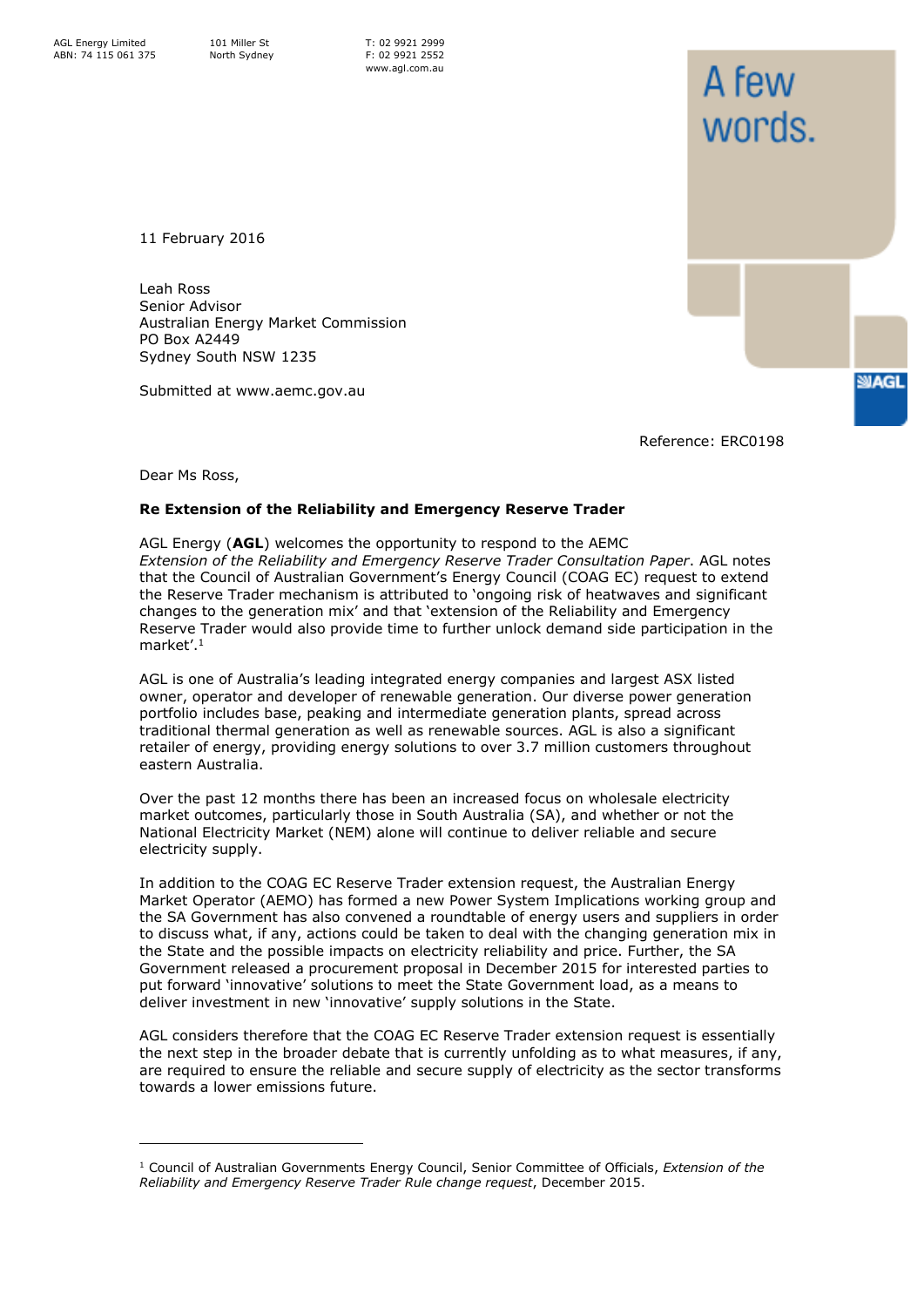

## **Should the Reserve Trader mechanism be extended?**

Fundamentally, AGL supports the principle of measures being incorporated in the NEM design that are aimed at mitigating the risk, and potential adverse impacts, of diminishing electricity supply reliability and security – the inclusion of 'safety-net' provisions. AGL considers that such measures, including the Market Price Cap, the Cumulative Price Threshold and the Administered Price Period, have historically worked to mitigate the adverse impacts of a market that can be highly volatile.

Although AGL supports safety-net provisions in principle, AGL considers that rather than merely extending the Reserve Trader mechanism, as proposed by the COAG EC, there is now merit in completing a more comprehensive assessment as to what measures, if any, are required to ensure electricity supply reliability and security during the transformation of the sector. This includes measures aimed at addressing the oversupply of generation capacity in the NEM.

In support of AGL's position, AGL considers it is now abundantly clear that the significant investment in renewable energy capacity in the NEM, both large and small scale, coupled with the retirement of generation capacity, is impacting market outcomes. Specifically, AGL notes the outcomes in SA in October and November last year, where AEMO was required to contract an additional 35MW of Frequency Control Ancillary Services, and a trip of the Heywood interconnector saw a large amount of load shedding in the region. This is in addition to the AEMO low reserve forecasts contained in the 2015 Electricity Statement of Opportunities within the SA region for summer 2016-17 and summer 2017-2018.

A further argument in support of a more comprehensive assessment is the fact that, due to generation asset retirement and mothballing, there may be limited opportunities for AEMO to contract with supply side reserves – in order to operate the Reserve Trader mechanism (noting that demand side reserves, still under development, remain an option).

Finally, COAG EC justification for extending the Reserve Trader Mechanism is due to 'extenuating' market circumstances. Given that there has now been a series of requests to extend the Reserve Trader mechanism over a period of time due to 'extenuating' circumstances', AGL considers that this warrants a more complete assessment as to the framing of any additional measures, including safety-net provisions, that may be required.

Historically, proposals to complete a more comprehensive assessment of the NEM settings in these circumstances have been generalised to a debate as to the pros and cons of an 'energy only' market versus a 'capacity market'. AGL considers that the debate should necessarily be broader than this, and that consideration should as well be given to alternative solutions aimed at facilitating the orderly retirement of surplus generation capacity in the market and possible changes to ancillary service settings.

Accordingly, AGL encourages the AEMC to not limit itself to simply considering the extension of the Reserve Trader mechanism but to use this opportunity to propose an appropriate rule that effectively defines the market settings in ensuring the reliable and secure transformation of the sector.

## **Reserve Trader effectiveness and impacts**

AGL notes that it is a difficult proposition to assess the effectiveness of the Reserve Trader mechanism as, although capacity has historically been contracted under the mechanism, it has not been dispatched or activated at any point in time. Further, because of the low incidence of frequency of AEMO contracting capacity under the Reserve Trader mechanism, it is highly unlikely to have had any meaningful impact on incentives in the market - either for supply side or demand side reserves.